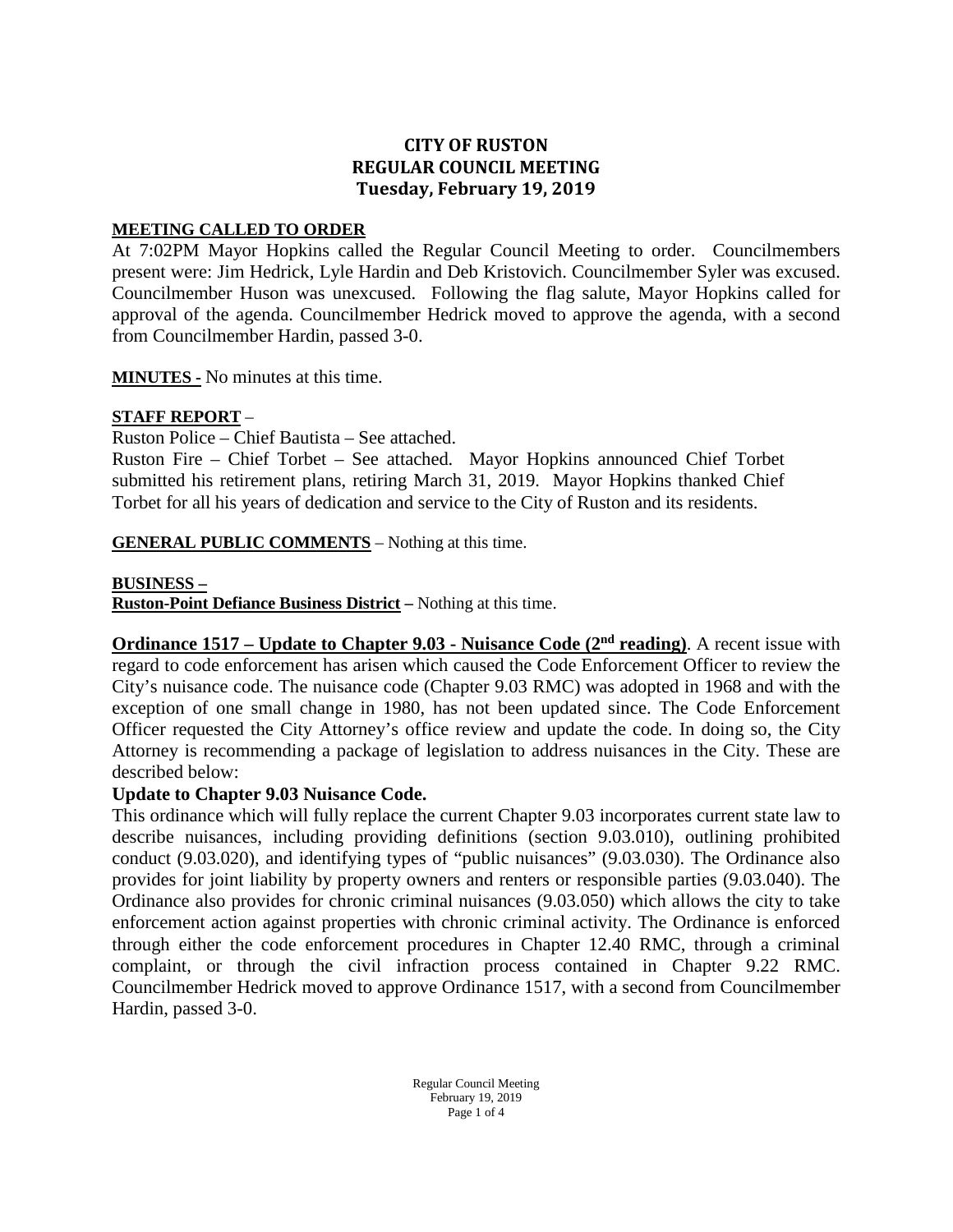CITY OF RUSTON Regular Council Minutes February 19, 2019

**Ordinance 1518 – New Chapter 9.05 - Junk Vehicles (2nd reading)**. A recent issue with regard to code enforcement has arisen which caused the Code Enforcement Officer to review the City's nuisance code. The nuisance code (Chapter 9.03 RMC) was adopted in 1968 and with the exception of one small change in 1980, has not been updated since. The Code Enforcement Officer requested the City Attorney's office review and update the code. In doing so, the City Attorney is recommending a package of legislation to address nuisances in the City. These are described below:

### **New Chapter 9.05 "Junk Vehicles".**

State law allows cities to take enforcement action against junk vehicles which are stored on private property. Most cities have junk vehicle codes, but Ruston did not. Junk vehicles are defined by state law as follows:

A vehicle meeting at least three (3) of the following requirements:

1. Is three (3) years old or older;

2. Is extensively damaged, such damage including, but not limited to any of the following: A broken window or windshield or missing wheels, tires, motor or transmission;

3. Is apparently inoperable;

4. Has an approximate fair market value equal only to the approximate value of the scrap in it.

This definition is adopted in RMC 9.05.020. There are exemptions to this definition. RMC 9.05.040. Vehicles meeting this definition are declared a public nuisance (9.05.030) and the City may require their removal. RMC 9.05.050. This code is enforced using the code enforcement procedures in Chapter 12.40 RMC, filing a criminal citation or issuing a civil infraction (Ch. 9.22 RMC). Councilmember Hedrick moved to approve Ordinance 1518, with a second from Councilmember Hardin, passed 3-0.

**Ordinance 1519 – New Chapter 9.09 - Litter Control (2<sup>nd</sup> reading)**. A recent issue with regard to code enforcement has arisen which caused the Code Enforcement Officer to review the City's nuisance code. The nuisance code (Chapter 9.03 RMC) was adopted in 1968 and with the exception of one small change in 1980, has not been updated since. The Code Enforcement Officer requested the City Attorney's office review and update the code. In doing so, the City Attorney is recommending a package of legislation to address nuisances in the City. These are described below:

## **New Chapter 9.09 – Litter Control.**

While the City has provisions regarding how solid waste is to be stored for pick up, etc. in Title 6, it does not have a general litter code. A new chapter 9.09 RMC provides for additional tools for enforcement for litter in public places, parks, private property, etc. The chapter prohibits littering in public places (9.09.030) and requires litter to be placed into receptacles (9.09.040). The ordinance also prohibits littering in parks (9.09.050) or in lakes, ponds, streams, fountains, etc. (9.09.060).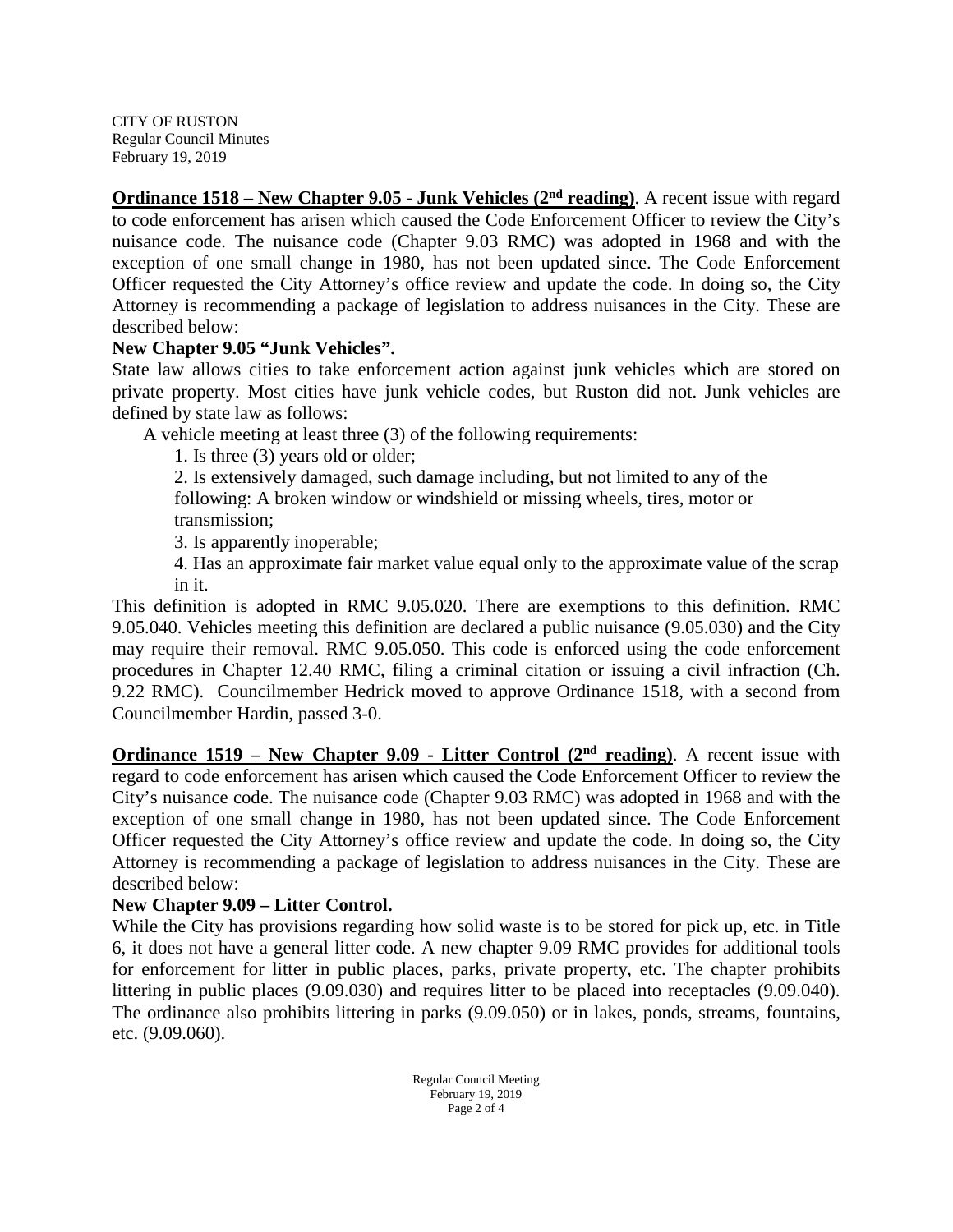CITY OF RUSTON Regular Council Minutes February 19, 2019

The ordinance provides a tool for enforcement against trucks that are causing litter (9.09.070) and for litter thrown from vehicles (9.09.080). This ordinance prohibits sweeping litter into gutters and requires merchants to keep their sidewalks free of litter. (9.09.090). The ordinance also prohibits keeping litter on private property. (9.09.100). Finally, the chapter also prohibits the posting of notices on public facilities. (RMC 9.09.110). This chapter is enforced using the code enforcement procedures in Chapter 12.40 RMC, filing a criminal citation or issuing a civil infraction (Ch. 9.22 RMC). Councilmember Hedrick moved to approve Ordinance 1519, with a second from Councilmember Hardin, passed 3-0.

**PAYROLL** – Councilmember Hedrick moved to approve Payroll, with a second from Councilmember Hardin, passed 3-0.

**MAYOR'S TIME** – Mayor Hopkins, Councilmember Hardin, Councilmember Hedrick and the rest of Council will discuss succession planning and transition for the Fire Chief's position. Mayor Hopkins noted there has been no activity on the Ruston Market. Ruston Market was the only permit City of Tacoma issued in 2018 and there were two months remaining before the Ruston Market permit expires. The snow conditions, from the previous week, presented some issues. Mayor Hopkins will meet with Public Works and discuss Public Works experience with Ruston residents. There was no right or wrong. There were residents who were happy when the roads were plowed and residents that were unhappy when the roads were plowed and driveways blocked. Storm drains were also blocked. The City will evaluate how snow conditions are to be handled in the future. The Ruston Police Department noted the roads in Ruston looked better than the outlining roads in Pierce County. Good job to Public Works and all who helped during the snowstorm.

## **COUNCIL TIME –**

**Councilmember Hedrick** – Received an email announcing that Chief Torbet planned to step down as the Fire Chief on March 31, 2019. Councilmember Hedrick commended Chief Torbet for his many years of service to the community, not just as a Fire Fighter, but also as a neighbor and friend. Councilmember Hedrick wished Chief Torbet and Beth well in their next phase of life.

**Councilmember Hardin** – Councilmember Hardin congratulated and thanked Don for his 35 plus years of service to the City and as a neighbor.

**Councilmember Kristovich** – Thanked Don for his years of service. Don and Beth mean so much to the community and were the first to welcome Councilmember Kristovich when she moved into Ruston in 1989.

**Councilmember Syler** – Was excused.

**Councilmember Huson** – Was unexcused.